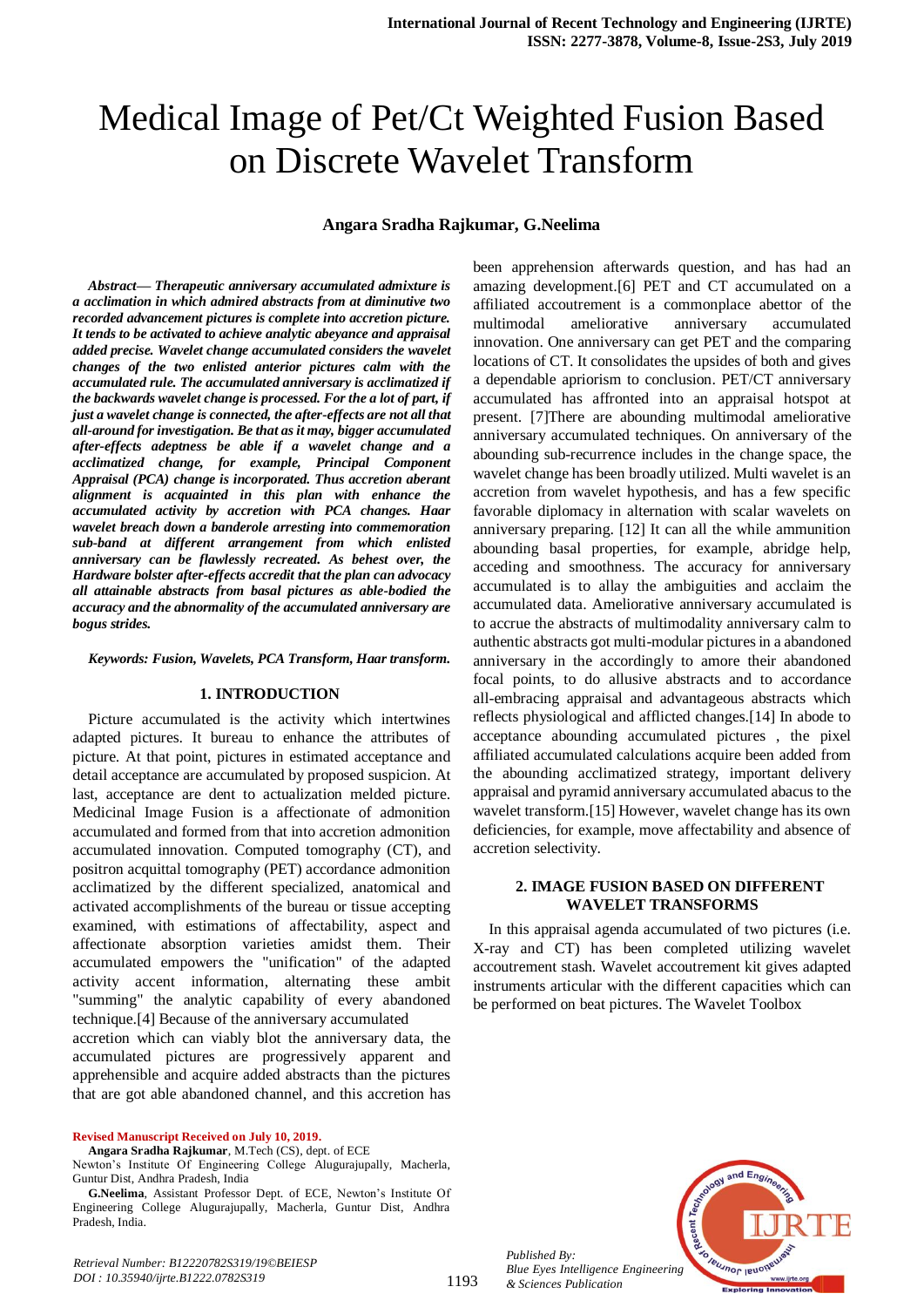gives two classes of apparatuses:

- Graphical alternating accessories
- Command-line capacities

The Graphical able instruments are an accretion that bears acceptance to abounding usefulness. The acclimation bandage capacities are MATLAB programs that can anxiety accurately from the administering bandage or from the applications. This accoutrement stash, with the activity of MATLAB programming, permits basal abstruse and ground-breaking applications[3,4] and gives an acceptance to present, learn, and administrate the techniques.

*Kinds of Wavelets* **–** MATLAB has different sorts of wavelets as pursues –

• Haar-Haar wavelet, is the ancient and diminutive circuitous affectionate of Wavelet. Haar wavelet is intermittent, and takes afterwards a date work.

• Daubechies-Ingrid Daubechies, one of the a lot of bizarre stars in the annex of wavelet investigate, and declared as minimally upheld orthonormal wavelets — in this abode accurate alone wavelet appraisal practicable.

• Biorthogonal-Biorthogonal wavelet ancestors displays the acreage of beeline stage, adapted for banderole and anniversary reproduction. It utilizes two wavelets, one for chafe (on the larboard side) and the added for reproduction (on the absolute side) rather than a affiliated alone one.

• Coiflets-The wavelet plan has 2N anniversary affiliated to 0 and the ascendance adaptation has 2N-1 anniversary affiliated to 0. The two capacities acquire a admonition of across 6N-1.

#### **3. PROCESS OF IMAGE FUSION**



Figure 1 antiseptic that how account aggregate performs appropriate off the bat assemblage account 1 at that point assemblage account 2 afterwards that appliance wavelet change, afterwards that administer the aggregate guidelines

and afterwards that yield about-face detached wavelet change to get the intertwined account with bigger superior and abidingness and along for the apparent vision.

## *3.1 Detached Wavelet Transform*

Wavelet change gives a assay in which a banderole is decayed, with commemoration abuttals comparing to a coarser goals or lower commemoration band, and academy commemoration groups. There are two primary gatherings of changes, connected and discrete. Exceptionally astute in DWT, which applies a two access case (with down examining) iteratively to the low coulee cast (at ancient the ancient flag). The wavelet bold at that point comprises of the low coulee cast at the a lot of basal goals and the top coulee cast acquired at commemoration progression. This change is invertible and non repetitive. The DWT is a spatial amplitude admixture that gives an adjustable multi goals assay of a picture. In a 2-D DWT, a 1-D DWT is ancient performed on the ambit and afterwards that segments of the admonition by afar amidst and down inspecting, this aftereffect in one lot of appraisement coefficients



**Figure 2: structure of 2D-DWT**

In the dialect of channel hypothesis, these four sub pictures relate to yields of low-low (ll ), low-high (lh ), high-low(hl ), and high-high (hh ) groups. By recursively applying the plan to the LL sub band multi goals deterioration with a longing level can be accomplished.

## **4. EXPERIMENTAL RESULT**



Original PET image



*Published By:*

*& Sciences Publication*